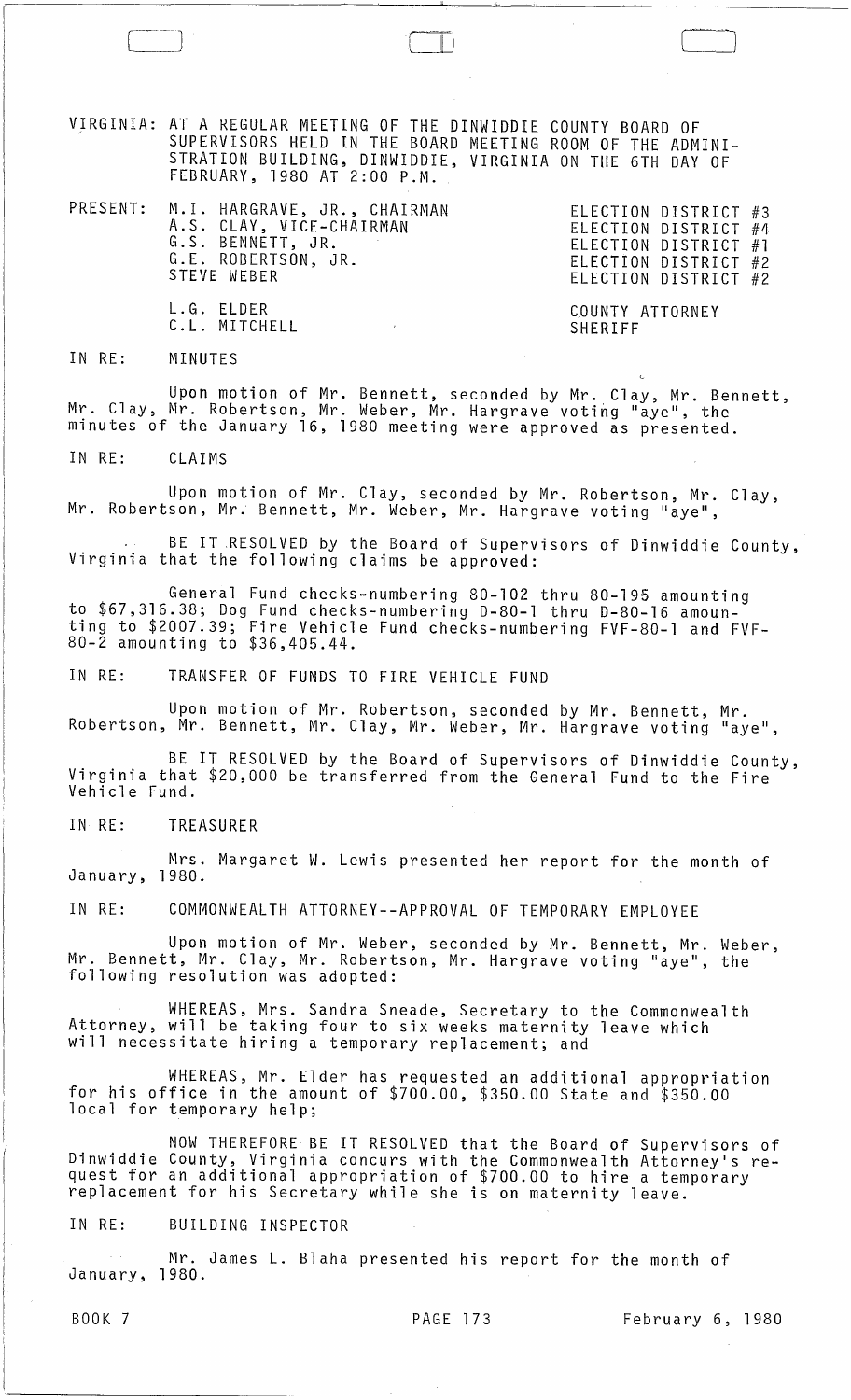IN RE: ANIMAL WARDEN

Mr. L.A. Brooks, Jr. presented his report for the month of January, 1980.

IN RE: LIVESTOCK CLAIM--FRANK R. TABON

Upon motion of Mr. Bennett, seconded by Mr. Clay, Mr. Bennett, Mr. Clay, Mr. Robertson, Mr. Weber, Mr. Hargrave voting "aye",

BE IT RESOLVED by the Board of Supervisors of Dinwiddie County, Virginia that Mr. Frank R. Tabon be awarded \$148.00 for two hogs.

IN RE: FOWL CLAIM--J.C. MILLER

Upon motion of Mr. Robertson, seconded by Mr. Clay, Mr. Robertson, Mr. Clay, Mr. Bennett, Mr. Weber, Mr. Hargrave voting "aye",

BE IT RESOLVED by the Board of Supervisors of Dinwiddie County, Virginia that Mr. J.C. Miller be awarded \$61.00 for 28 chickens and 1 duck.

IN RE: DIRECTOR OF SOCIAL SERVICES

 $\epsilon = 1.4 \pm 1.4$ 

Mrs. K.B. Talley reported that the Fuel Assistance Program was progressing and if the \$200 limit was not raised, she did not feel she would need an additional local appropriation. She stated that the administrative duties were being handled by three full-time CETA employees and two of her regular staff.

IN RE: ESTABLISHMENT OF SUNNYSIDE-MCKENNEY CONSTRUCTION ACCOUNT

Upon motion of Mr. Clay, seconded by Mr. Bennett, Mr. Clay, Mr. Bennett, Mr. Robertson, Mr. Weber, Mr. Hargrave voting "aye", the following resolution was adopted:

WHEREAS, the Superintendent of Schools appeared before the Board to request authorization to establish a Sunnyside-McKenney construction account to receive and disburse monies for construction of the new Sunnyside-McKenney Elementary School; and

WHEREAS, he requested that \$25,000 be transferred to this fund to cover expenses to be incurred through February and March; and

WHEREAS, this amount will be reimbursed to the County upon approval of the Literary Loan for construction of the school;

NOW THEREFORE BE IT RESOLVED by the Board of Supervisors of Dinwiddie County, Virginia that a Sunnyside-McKenney School construction account for the School Board be established; and

BE IT FURTHER RESOLVED by the Board of Supervisors of Dinwiddie County, Virginia that \$25,000 be transferred from the General Fund to this account.

IN RE: AUTHORIZATION TO PURCHASE SIX NEW 52 PASSENGER SCHOOL BUSES

Upon motion of Mr. Robertson, seconded by Mr. Clay, Mr. Robertson, Mr. Clay, Mr. Bennett, Mr. Weber, Mr. Hargrave voting "aye", the following resolution was adopted:

WHEREAS, the Superintendent of Schools *advised* the Board of Supervisors that the School Board plans to buy ten (10) school buses in the coming year, six 52 passenger, four 64 passenger; and

WHEREAS, these ten new buses were scheduled to be ordered sometime during the month of March; and

WHEREAS, he had been advised that there were now available six 1979 52 passenger buses at a cost of \$15,104.29; and

 $\sim$   $^{-1}$   $^{-1}$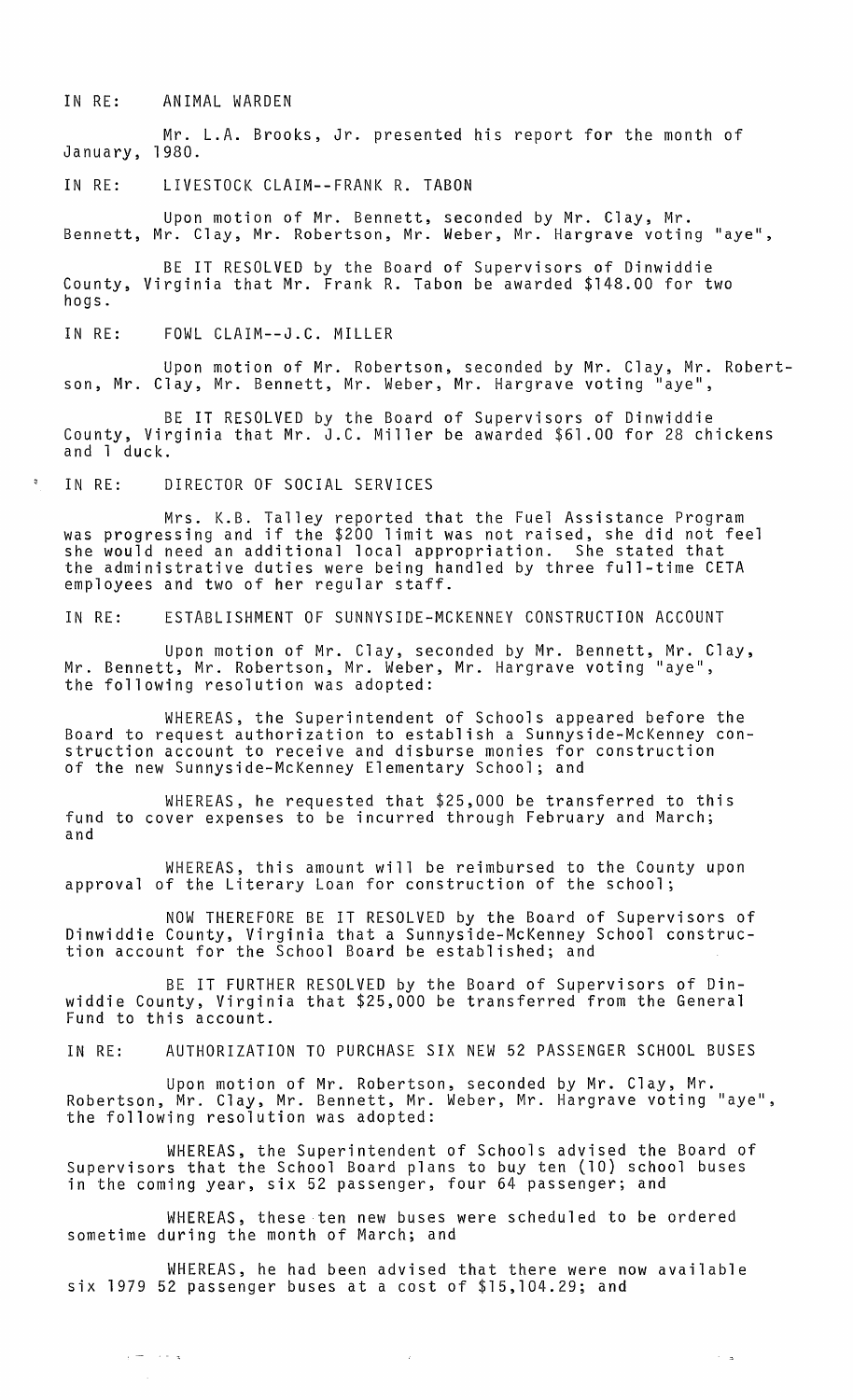WHEREAS, if these six buses were purchased now, the County would realize a savings of \$3,744.00 over the 1980 prices of \$15,728.29; and

WHEREAS, he felt this was sufficient savings to recommend that the Board of Supervisors purchase the buses now;

NOW THEREFORE BE IT RESOLVED by the Board of Supervisors of Dinwiddie County, Virginia that the School Board is hereby authorized to purchase six new 1979 buses at a cost of \$15,104.29 each; and

BE IT FURTHER RESOLVED by the Board of Supervisors of Dinwiddie County, Virginia that an amount of \$90,000+ be appropriated to pay for the six buses.

IN RE: AUTHORIZATION TO ORDER FOUR NEW 64 PASSENGER SCHOOL BUSES

Upon motion of Mr. Weber, seconded by Mr. Bennett, Mr. Weber, Mr. Bennett, Mr. Clay, Mr. Robertson, Mr. Hargrave voting "aye", the following resolution was adopted:

WHEREAS, the Superintendent of Schools requested authorization to order four (4) new 64 passenger buses to be paid for in the 1980-81 budget year; and

WHEREAS, these four buses will complete the annual replenishment of ten (10) buses;

NOW THEREFORE BE IT RESOLVED by the Board of Supervisors of Dinwiddie County, Virginia that the School Board be authorized to order four (4) new 64 passenger school buses at \$16,545.00 each to be paid in the 1980-81 budget year.

IN RE: FARM BUREAU--REQUEST TO ELIMINATE TAX ON FARM MACHINERY AND LIVESTOCK

Mr. Raymond Mann, President of the Farm Bureau, appeared before the Board to present a request that the Board of Supervisors<br>take action to eliminate the tax on farm machinery and livestock. Mr. take action to eliminate the tax on farm machinery and livestock. Mark Tubbs was also present to speak for the Farm Bureau. He stated that out of 93 counties he had contacted, 28 have eliminated the tax and 11 eliminated the tax on livestock only. Mr. Hargrave asked what the situation was in other states because he felt competition should<br>be equitable. Mr. Robertson stated that he wanted it made clear tha Mr. Robertson stated that he wanted it made clear that the tax rate suggested by Mr. Tubbs had not been offered by the Board. Mr. Weber stated that he did not feel a tax relief could be given to a small segment of the County when the loss would have to be absorbed by the whole county. Mr. Bennett stated that he would see that the farmers· request was considered as the budget work began.

The following people spoke in favor of eliminating the tax: James Ritchie; Billy Bain.

Mr. Emery Veazey spoke in opposition to eliminating the

tax.

Mr. Robertson asked how many farmers were involved in paying the tax. Mr. Bain stated approximately 300. Mr. Clay stated that a few farmers were paying a large percentage of the tax.

The Chairman advised those in attendance that their request would be taken into consideration by the Board.

# IN RE: PRESENTATION OF AUDIT

Mr. Spencer Elmore of Daniel A. Robinson and Associates appeared before the Board to present the 1978-79 audit. He advised the Board that the turnover audit for the Treasurer·s office will be presented at the March 5, 1980 meeting.

 $\Box$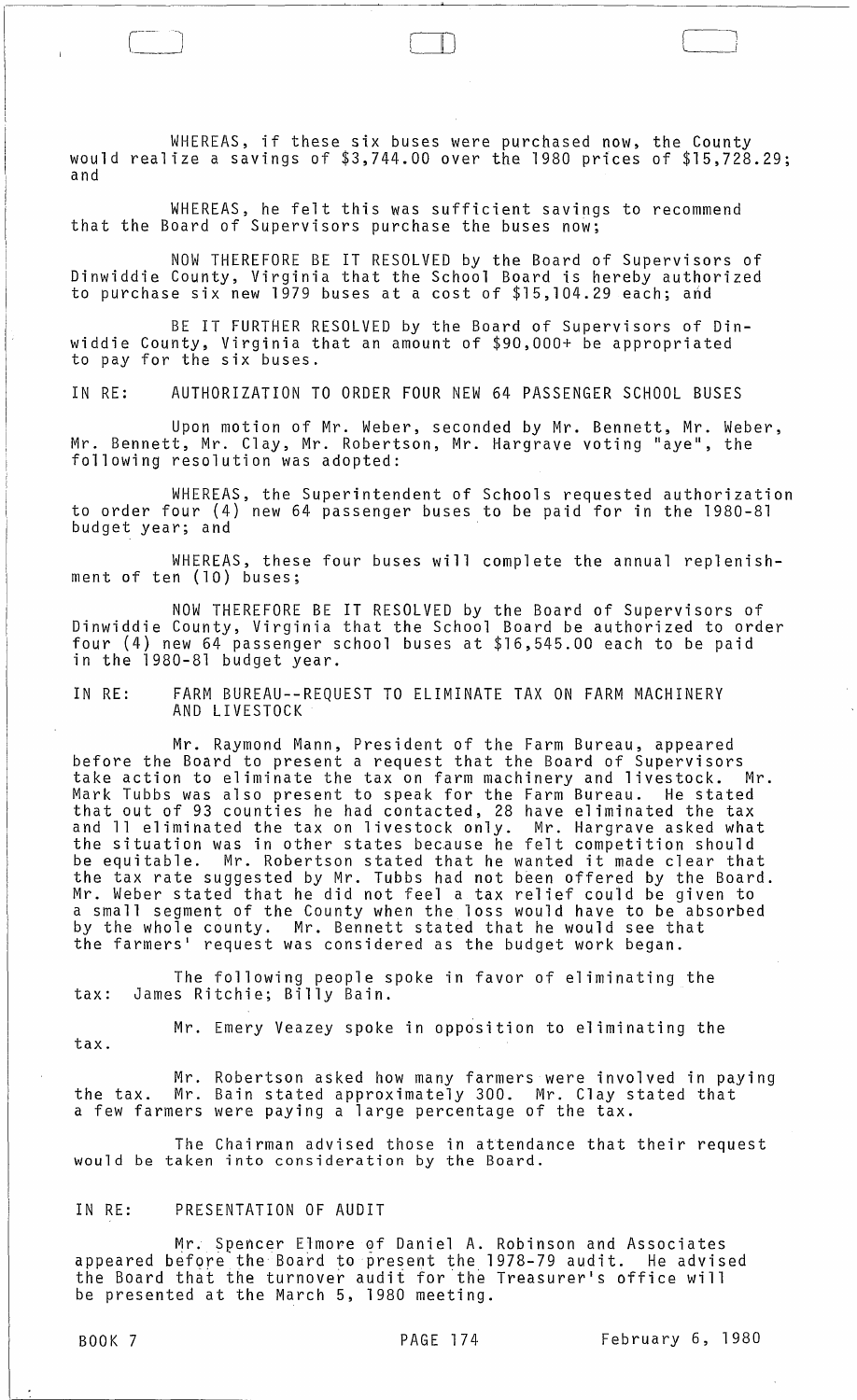#### IN RE: APPROVAL OF SIX YEAR PLAN

Upon motion of Mr. Weber, seconded by Mr. Bennett, Mr. Weber, Mr. Bennett, Mr. Clay, Mr. Robertson, Mr. Hargrave *voting* "aye", the following resolution was adopted:

WHEREAS, Sec. 33.1-70.01 of the Code of Virginia, 1950 as amended, requires the Board of Supervisors to conduct a joint public hearing with representatives of the Virginia Department of Highways and Transportation for the purpose of discussing with the citizens of Dinwiddie County the entire Six Year Plan and to receive the interested citizens' comments; and

WHEREAS, this Six-Year Plan shall consist of improvements of the secondary roads in Dinwiddie County and is based on the best estimate of funds to be available to the County for expenditure on the Six-Year Plan period on the secondary system; and

WHEREAS, the public hearing was held on the 2nd day of January, 1980 at 3:00 P.M. in the Board Meeting Room of the Administration Building; and

WHEREAS, following the said public hearing, the Board of Supervisors of Dinwiddie County, together with representatives of the Virginia Department of Highways and Transportation have reviewed comments received at the public hearing;

NOW THEREFORE BE IT RESOLVED that the Board of Supervisors of Dinwiddie County, Virginia does hereby adopt the Six Year Plan as presented by the Virginia Department of Highways and Transportation.

IN RE: VIRGINIA DEPARTMENT OF HIGHWAYS & TRANSPORTATION--TRANSFER OF FUNDS FROM RTE 651 to RTE 623

Upon motion of Mr. Robertson, seconded by Mr. Bennett, Mr. Robertson, Mr. Bennett, Mr. Clay, Mr. Weber, Mr. Hargrave-'voting "aye",

BE IT RESOLVED by the Board of Supervisors of Dinwiddie County, Virginia that the Virginia Department of Highways and Transportation be authorized to transfer a balance of \$6,000 for a safety improvement project on Rte 651, Budget Item #5303 to Rte 623, Budget Item #5306, to improve the radius on all four (4) corners at the intersection of Rt. 708 and Rt. 623.

IN RE: REQUEST FOR TRAFFIC STUDY--U.S. #1 and Rt. 460W

Upon motion of Mr. Bennett, seconded by Mr. Weber, Mr. Bennett, Mr. Weber, Mr. Clay, Mr. Robertson, Mr. Hargrave voting "aye", the following resolution was adopted:

WHEREAS, the Board of Supervisors has been contacted on numerous occasions by individuals concerned about the hazardous traffic situation at the intersection of Rt. 1 and Rt. 460 W; and

WHEREAS, accidents continue to occur due to vehicles failing to stop at the end of U.S. Rt. 460 where it intersects with Rt. 1; and

WHEREAS, the Board of Supervisors is desirous of having a thorough investigation conducted by the VDH&T to determine what steps can be taken to improve the safety aspects of this intersection;

NOW THEREFORE BE IT RESOLVED by the Board of Supervisors of Dinwiddie County, Virginia that the VDH&T is hereby requested to conduct a traffic study of the intersection of U.S. #1 and Rt. 460W; and

BE IT FURTHER RESOLVED by the Board of Supervisors of Dinwiddie County, Virginia that upon completion of this study that appropriate action be taken by the VDH&T to eliminate the dangers that exist at this intersection.

 $\mathcal{L}_{\text{max}}$  , where  $\mathcal{L}_{\text{max}}$ 

 $\tau_{\rm c} = \tau_{\rm c} + \tau_{\rm c}$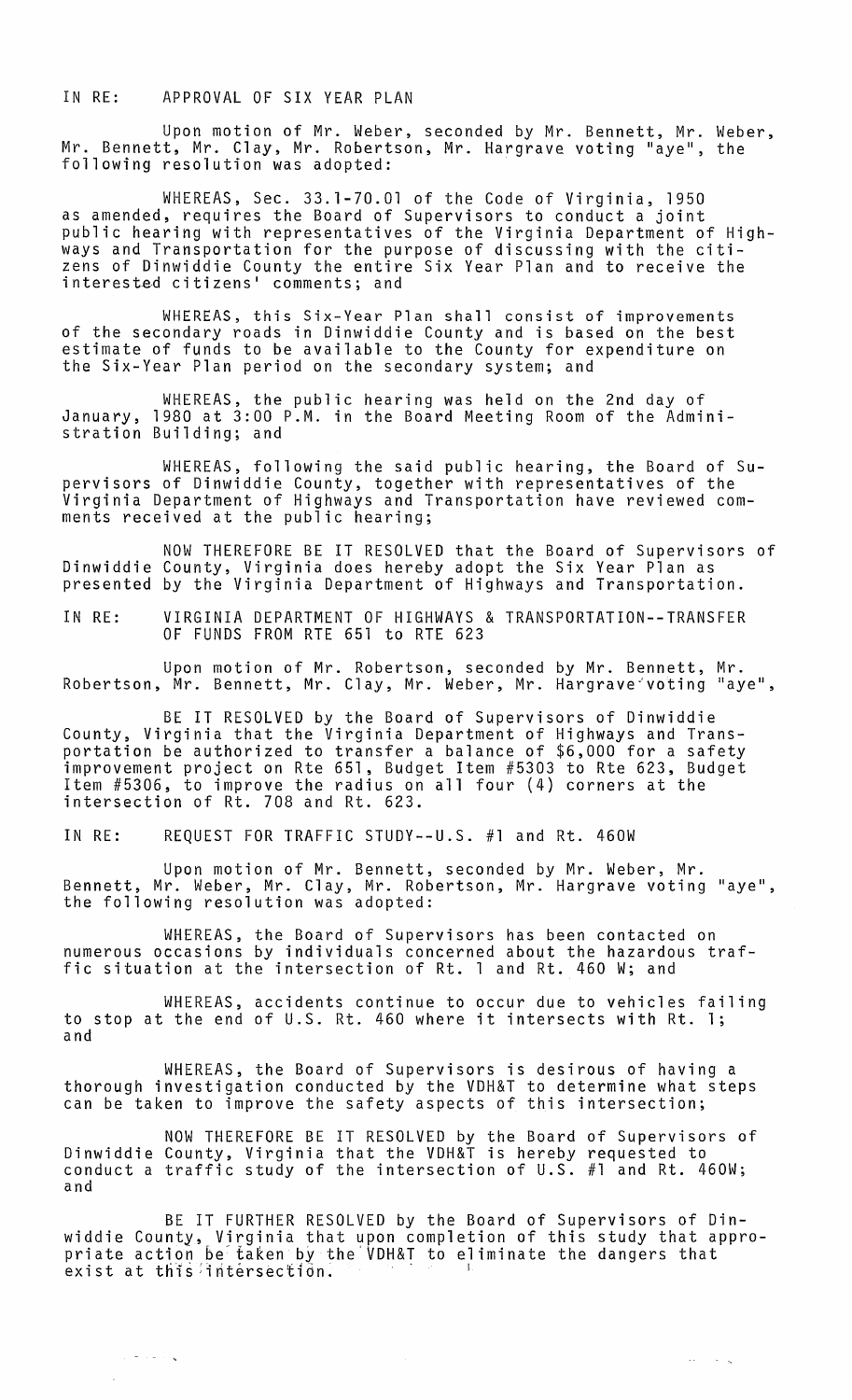### IN RE: VIRGINIA DEPARTMENT OF HIGHWAYS AND TRANSPORTATION

c\_:

Mr. C.B. Perry, II, Resident Engineer, appeared before the Board to receive comments concerning roads in the County.

1. Mr. Bennett stated that he had been contacted by Mr. Jimmy Olgers concerning the hazardous traffic situation caused by vehicles travelling from Rt. 708 to Rt. 460 near Olger's Store. He stated there was a danger created due to the number of children that frequent the area as well as turkeys that he raises. He requested that the VDH&T investigate the area to determine what steps could be taken to alleviate the hazardous traffic situation.

2. Mr. Robertson stated he had been contacted by several individuals concerning the need for a crossover on Rt. 460 across from the new trash dumpster site. Mr. Perry stated he would investigate the area to see if state guidelines would allow a crossover to be placed there.

3. Mr. Robertson asked about the status of the unpaved portion of Lee Boulevard in Edgehill Subdivision and what steps would have to be taken to have it taken into the State secondary system. Mr. Perry stated that the landowners along the unpaved portion should petition the Board of Supervisors to have the road viewed by the Roadviewers this Spring for recommendation to be accepted into the State Secondary system.

4. Mr. Clay stated that he had been contacted by citizens concerned about the safety hazards created by. heavy traffic on Rt. 619 from Rt. 635 to Rt. 650. Mr. Percy Abernathy stated that there were frequent school bus stops along the road which made it dangerous for children due to the large hauling trucks that frequently travel that portion of the road. Mr. Perry stated he would review the area. Mr. Hargrave stated that Mr. Soloe should be advised of the situation to determine if some of the bus stops could be rearranged to help the problem.

5. Mr. Donald Andrews appeared before the Board to present an article on a snow removal project undertaken in Kentucky between the VDH&T and the farmers and to offer this information to the Highway Department here. Mr. Perry advised Mr. Andrews he would like to discuss the project,with him further.

IN RE: DINWIDDIE COUNTY WATER AUTHORITY--PURCHASE OF SEWERAGE CAPACITY CONTRACT

Upon motion of Mr. Bennett, seconded by Mr. Clay, Mr. Bennett, Mr. Clay, Mr. Weber, Mr. Robertson, Mr. Hargrave voting "aye", the Chairman was authorized to sign the following agreement:

THIS AGREEMENT, made this 26th day of December, 1979, by and between the Board of Supervisors of Dinwiddie County, Virginia, hereinafter referred to as the County, and the Dinwiddie County Water Authority, hereinafter referred to as the Authority; and

WHEREAS, the County is desirous of reserving 212,000 gallons of sewerage capacity for industries locating in the areas served by the Authority; and

WHEREAS, 'the Authority is desirous of accommodating the County;

NOW THEREFORE, the parties hereto mutually covenant and agree as follows:

1. The Authority will reserve for the County sewerage capacity in the amount of 212,000 gallons beginning on July 1, 1979. Inability or failure on the part of said Authority to furnish the County the sewerage capacity shall terminate this agreement.

2. The County agrees to pay to the Authority in the fol-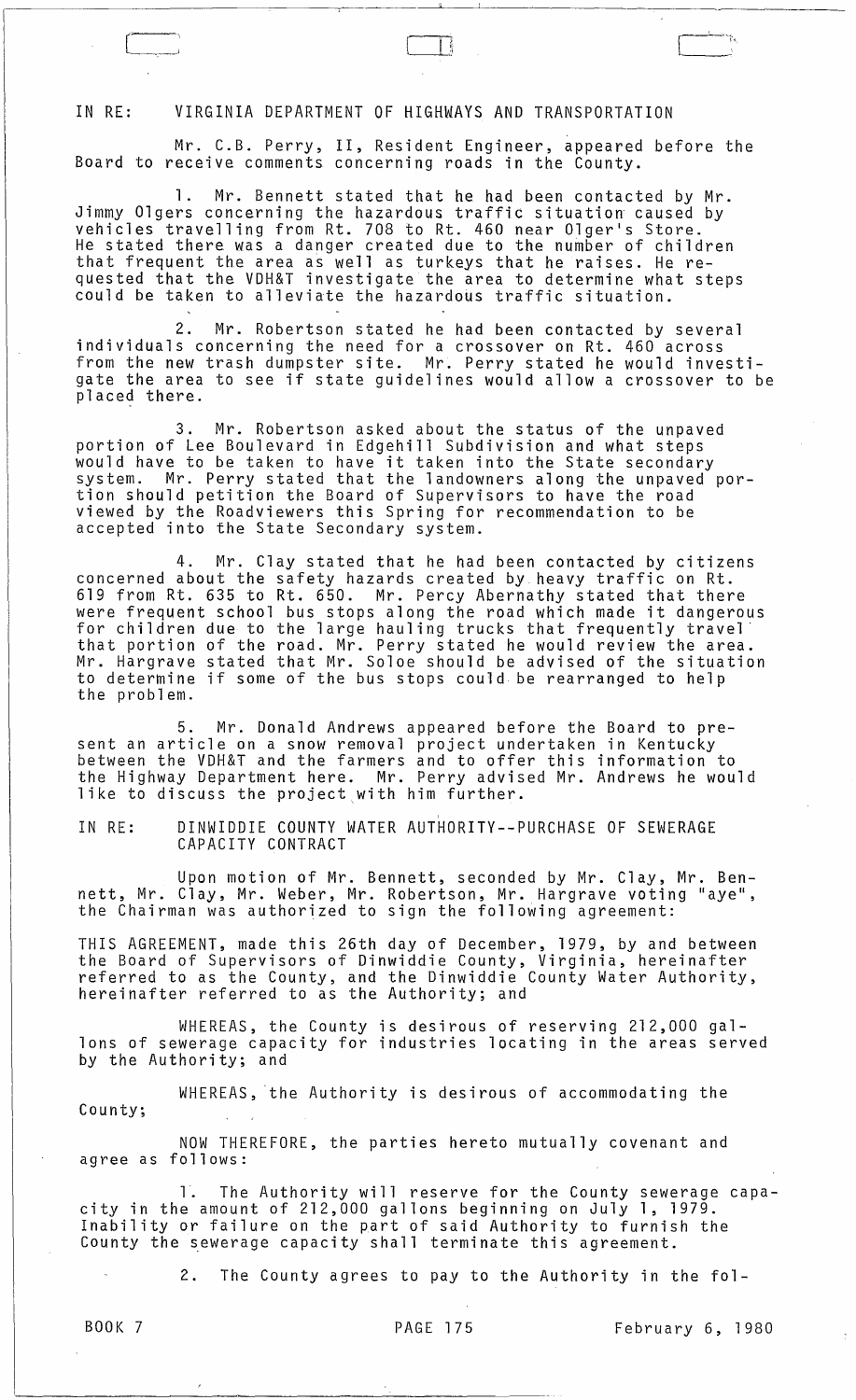lowing manner: 212,000 gallons of reserve sewerage capacity at an annual rate of \$72,000 payable in monthly installments of \$6,000.

3. Reserve sewerage capacity will be released for one of the following two reasons: (1) When an industry locates in the Dinwiddie-Petersburg Industrial Park, the amount of sewerage capacity<br>needed by this industry would be released to the Authority. (2) When the Authority has used all of the sewerage capacity available when the Authority has used all of the sewerage capacity available.<br>to it, it will contact the County to request the release of additional sewerage capacity.

4. The reserve sewerage capacity will be released in 1,000 gallon increments at the rate of 34¢ per gallon for the first 211,000 gallons and 26¢ per gallon for the last 1,000 gallons.

5. The term of this contract shall be for a period of one (1) year, beginning July 1, 1979. This contract is to be renewed automatically from year to year unless the County notifies the Authority in writing of the termination of said agreement sixty (60) days prior to July 1, 1980 or prior to July 1 of any year thereafter.

6. The sewerage capacity can be released and the payment for said sewerage capacity reduced accordingly by the County on the 1st day of each month or the 1st working day thereafter.

WITNESS THE FOLLOWING SIGNATURES:

### DINWIDDIE COUNTY BOARD OF SUPERVISORS

By: WITNESS: WITNESS: WITNESS: WITNESS: WITNESS: WITNESS: WITNESS: WITNESS: WITNESS: WITNESS: WITNESS: WITHOUT

DINWIDDIE COUNTY WATER AUTHORITY

 $By:$   $WITWESS:$ 

 $\sim 10^{11}$ 

Title: **with** 

a sa me المستحدث أأداد

IN RE: EXTENSION SERVICE

Mr. Cary Tomlinson, District Extension Agent, appeared before the Board to advise them he was leaving his present position and to introduce his replacement, Dr. Charles Perkins.

Mr. Perkins advised the Board that he looked forward to working with them. He also advised them that Mr. Steven Jones would be retiring February 29, 1980 and commended him for his many years of service with the agency.

IN RE: REAPPOINTMENT--DINWIDDIE INDUSTRIAL DEVELOPMENT AUTHORITY-- RUSSELL WHITAKER

Upon motion of Mr. Clay, seconded by Mr. Bennett, Mr. Clay, Mr. Bennett, Mr. Weber, Mr. Robertson, Mr. Hargrave voting "aye", Mr. Russell Whitaker was reappointed to the Dinwiddie Industrial Development Authority, term expiring 2/5/84.

IN RE: PURCHASE OF NEW TRASH TRUCK

Mr. John Loftis, Director of Sanitation, presented the following bids for a new trash truck for the Landfill Department:

| Trucks:       |          | Bodies:  |                  |                                           |
|---------------|----------|----------|------------------|-------------------------------------------|
| Crane Carrier | \$42,765 | Pak-Mor  | \$24,499         | 35 cu. yd.                                |
| White         | \$43,369 | E-Z Pack | High Compaction. | $$24,381$ 35 cu. yd.<br>27,891 33 cu. yd. |

مندار المتعلق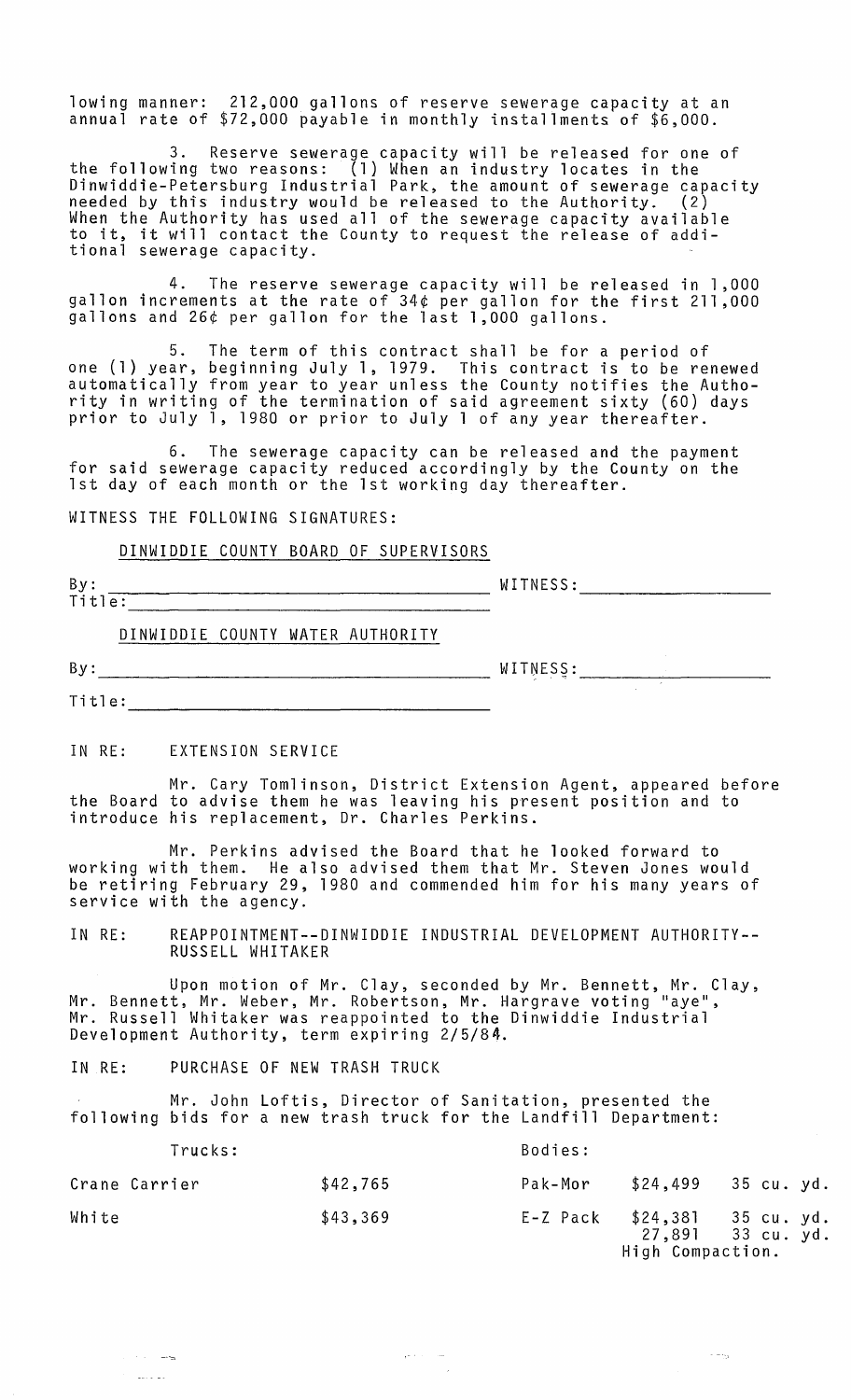Mack

[--]

# \$42,613 plus \$760 (E-Z 35 C.Y.) Heil plus \$450 (E-Z 33 C.Y.) plus \$950 (Heil 36 C.Y.)

\$25,537 - 36 cu. yd.

Upon motion of Mr. Robertson, seconded by Mr. Clay, Mr. Robertson, Mr. Clay, Mr. Weber, Mr. Bennett, Mr. Hargrave voting "aye",

 $\Box$ 

BE IT RESOLVED by the Board 'of Supervisors of Dinwiddie County, Virginia that the Mack chassis with an E-Z Pack 33 cubic yard high compaction body be approved for purchase at a cost of \$70,954.00.

IN RE: USE OF DUMPSTERS TAKEN OUT OF SERVICE

The Director of Sanitation advised the Board that he had been contacted by someone interested in purchasing the old dumpsters that have been taken out of service for \$12/can. The Board advised Mr. Loftis to check into revamping the boxes so they can be used rather than selling them. Mr. Donald Andrews suggested that the cans would be valuable to the Vocational students to use in their training if no other use could be found.

IN RE: NAMOZINE VFD--APPROPRIATION FOR RADIO & LIGHTS FOR UTILITY VAN

Upon motion of Mr. Robertson, seconded by Mr. Weber, Mr. Robertson, Mr. Weber, Mr. Clay, Mr. Bennett, Mr. Hargrave voting<br>"aye",

BE IT RESOLVED by the Board of Supervisors of Dinwiddie County, Virginia that a maximum of \$1500 be appropriated for the Namozine VFD to purchase a radio and lights for the utility van donated by the C&P Telephone Company.

I.N RE: STREET LIGHT--LEE BOULEVARD

Mr. Robertson stated that he had been contacted by citizens that live along Lee Boulevard in the Edgehill -Subdivision to install a street light on their street. Because a portion of Lee Boulevard has not been taken into the Secondary System, it would set a precedent to install a street light before this were done. No action was taken -<br>at this time.

IN RE: CONSIDERATION OF LEASH LAW

Mr. Weber stated that he would like to see the Board consider a leash law for subdivisions due to the problems caused by stray dogs. The County Administrator stated that the legality would have to be investigated as to whether the law would have to apply countywide.

Mr. Donald Andrews stated that he felt wild dogs were a major problem in the County and something should be done.

The County Administrator was instructed to discuss the leash law with the County Attorney. No action was taken.

IN RE: EXECUTIVE SESSION

Upon motion of Mr. Bennett, seconded by Mr. Weber, Mr. Bennett, Mr. Weber, Mr. Clay, Mr. Robertson, Mr. Hargrave voting "aye", the Board moved into Executive Session at 4:55 P.M. to discuss Personnel matters. The Board reconvened into Open Session at 6:15 P.M.

IN RE: ADJOURNMENT

Upon motion of Mr. Clay, seconded by Mr. Robertson, Mr. Clay, Mr. Robertson, Mr. Bennett, Mr. Weber, Mr. Hargrave voting "aye", the meeting adjourned until  $7:30$  P.M., Thursday, February 7, 1980.

1\_-

BOOK 7 **PAGE 176** February 6, 1980